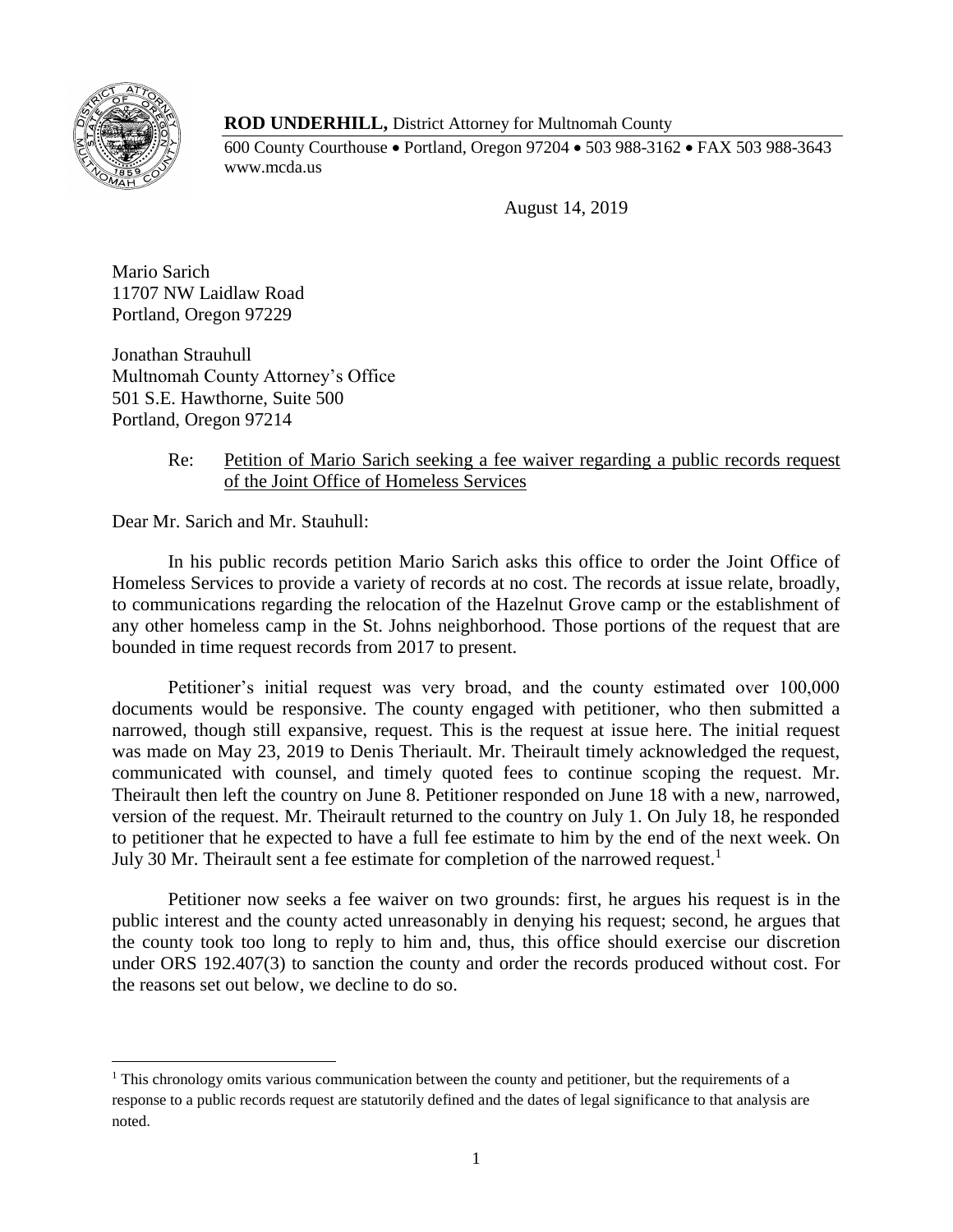Page 2 August 14, 2019 Petition of Mario Sarich

A. Fee Waiver – ORS 192.324(5)

ORS 192.324(5) provides that,

The custodian of a public record may furnish copies without charge or at a substantially reduced fee if the custodian determines that the waiver or reduction of fees is in the public interest because making the record available primarily benefits the general public.

The fee waiver statute sets out a two-step analysis. First, the public body must determine if access to the record would primarily benefit the general public. If yes, then the body may elect to waive its fees. *Petition of Brosseau*, MCDA PRO 17-21 (2017). The Attorney General has advised that in exercising its discretion on the second step an agency should consider "(1) the character of the public interest in the particular disclosure, (2) the extent to which the fee impedes that public interest, and (3) the extent to which a waiver would burden the public body." PUBLIC RECORDS AND MEETINGS MANUAL (2019) at 24 (hereafter "MANUAL").

In reviewing an agency's decision to deny a fee waiver, the district attorney may only determine whether or not the agency acted within the permissible bounds of discretion; we may not substitute our judgment for that of the agency. ORS 192.324(6).

The county challenges petitioner's suggestion that he is a disinterested PSU student appears and points out that his initial approach, first to the county chair's office and then to the Joint Office, was expressly made in his capacity as an intern of Kafoury & McDougal. Of course that a law firm is seeking records does not automatically mean that the request is not also in the public interest, but it certainly frames the analysis differently than if a student were seeking the records for purpose of research, publication, or study.

In any event, the county is correct that even if this request is in the public interest, a public body is entitled to exercise its discretion to balance that interest against the burden on the body in fulfilling the request. Here the county's email search turned up 14,588 pages of responsive documents, for which it quoted \$3,000 in fees to cover the legal review for exemptions. ORS 192.324(4)(b) permits an agency to quote fees for "the cost of time spent by an attorney for the public body in reviewing the public records, redacting material from the public records or segregating the public records into exempt and nonexempt records." The county has also already granted a partial waiver of fees by waiving any costs incurred by the Joint Office and the county communications office in searching for responsive records.

Applying the deferential standard of review in ORS 192.324(6) we conclude that the county's fee waiver decision in this case within the range of legally permissible options under ORS 192.324(5).

## B. Penalty for Untimely Response – ORS 192.407

Separate and apart from our analysis of the propriety of a public body's fee waiver decision under ORS 192.324(5), ORS 192.407 was amended by HB 2353 (2019), effective June 4, 2019, to give the district attorney the authority to impose against a public body a financial sanction either in the form of a \$200 fine or a reduction in quoted fees if the district attorney